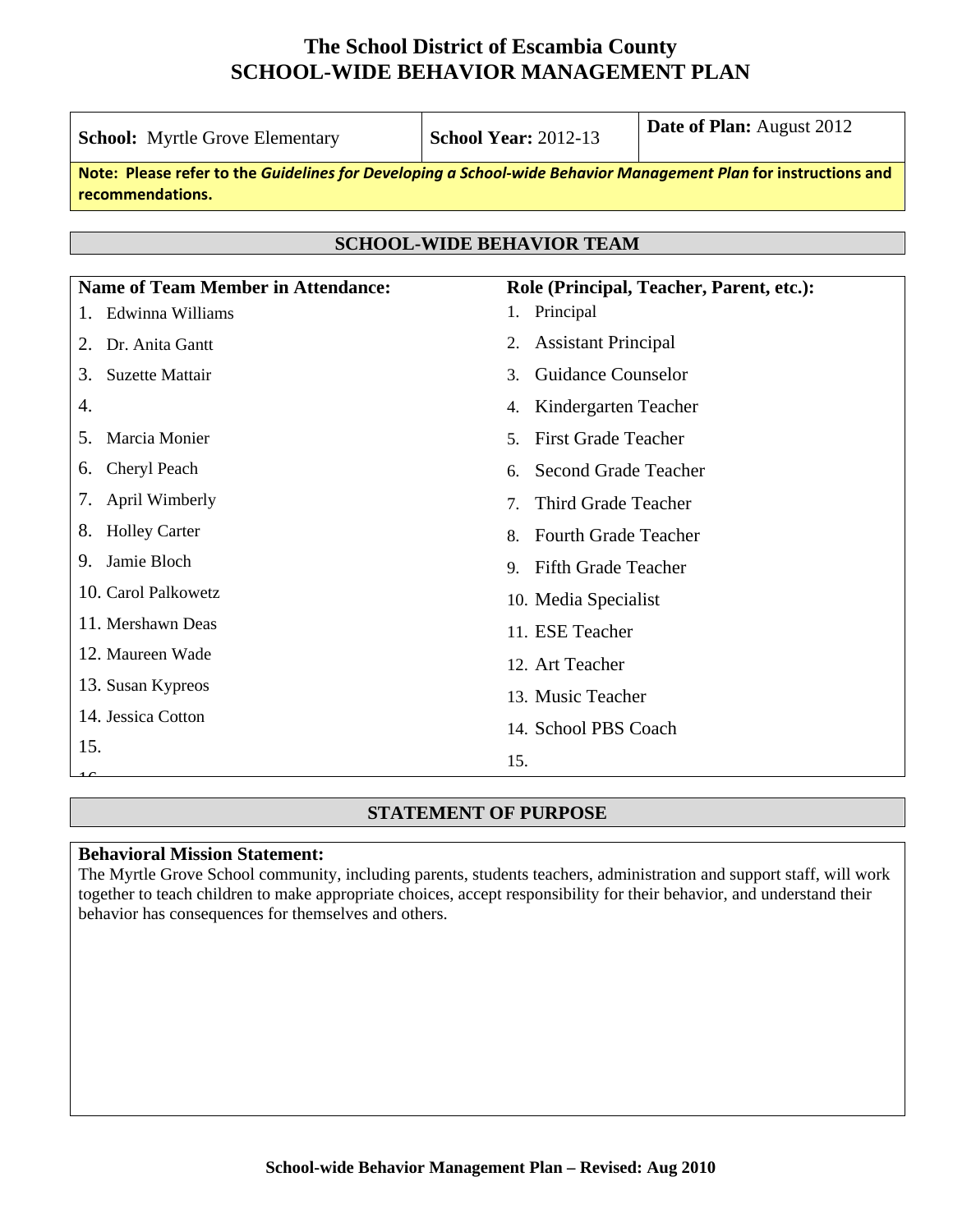### **BASELINE DATA**

### **PREVIOUS SCHOOL YEAR** 2012 – 2013

| <b>Office Discipline Referrals (ODR)</b>                                                        |      |  |
|-------------------------------------------------------------------------------------------------|------|--|
| Number of Office Discipline<br>Referrals (ODR)                                                  | 254  |  |
| Average ODR per Student<br>$(\# ODR \div \# \text{ of students enrolled})$                      | .38  |  |
| Number of Students with ODR                                                                     | 163  |  |
| <b>Out-of-School Suspensions (OSS)</b>                                                          |      |  |
| Number of Incidents of<br>Out-of-School Suspension (OSS)                                        | 98   |  |
|                                                                                                 |      |  |
| Average OSS per Student<br>$(\text{\#} \text{OSS} \div \text{\#} \text{ of students enrolled})$ | .122 |  |

| <b>In-School Suspensions (ISS)</b>                               |      |
|------------------------------------------------------------------|------|
| Number of Incidents of<br>In-School Suspension (ISS)             | 31   |
| Average ISS per Student<br>(# ISS $\div$ # of students enrolled) | .055 |
| Number of Students with ISS                                      | 28   |
| <b>Attendance</b>                                                |      |
| <b>Average Daily Attendance</b>                                  | 94.9 |
| <b>Bullying Prevention</b>                                       |      |
| Percent of Students Trained                                      | 33%  |
| Percent of                                                       | 30%  |
| <b>Staff Trained</b>                                             |      |

### **ADDITIONAL DATA AND OUTCOMES**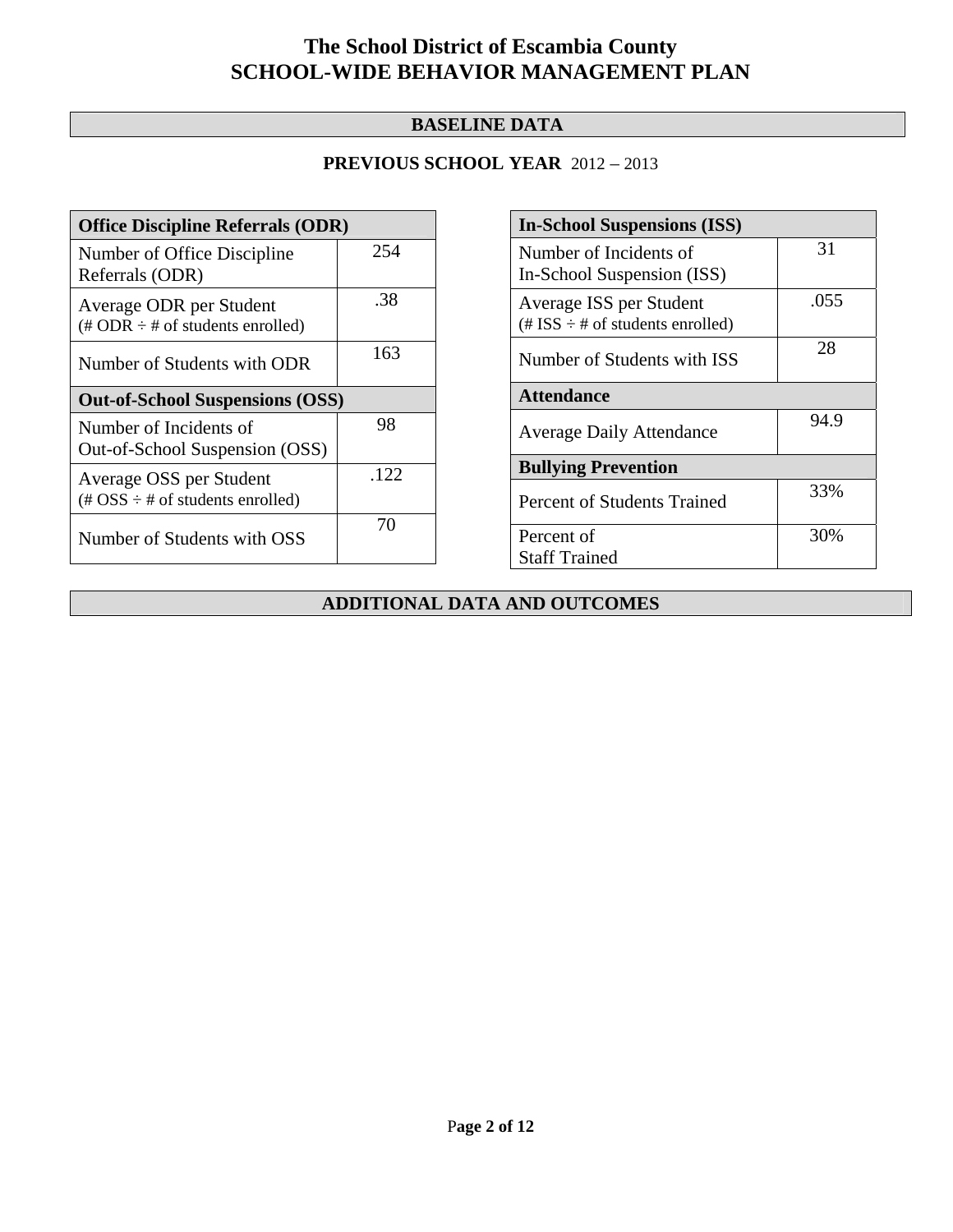**What other data or outcomes will your school use for continuous monitoring of your school-wide behavior management plan (e.g., academic data, faculty attendance, school surveys, training, ESE referrals, etc.)? The outcomes may also include various ways of analyzing school-wide behavioral data as outlined in the** *School-wide Behavioral Data Guide* **(e.g., referrals/suspensions by grade level, location, problem behavior, time of day, student, class, etc.).**

We will use PBS school wide reward system which implements tiger paws as a teaching tool for the desired behavior. It will also bridge to long term reward.

### **SCHOOL-WIDE BEHAVIORAL GOALS**

**1. Out-of-school suspension**  Decrease the number of out of school suspension by 1.

#### **2. Attendance**

Our average daily attendance will increase to 94.1% or .1 increase overall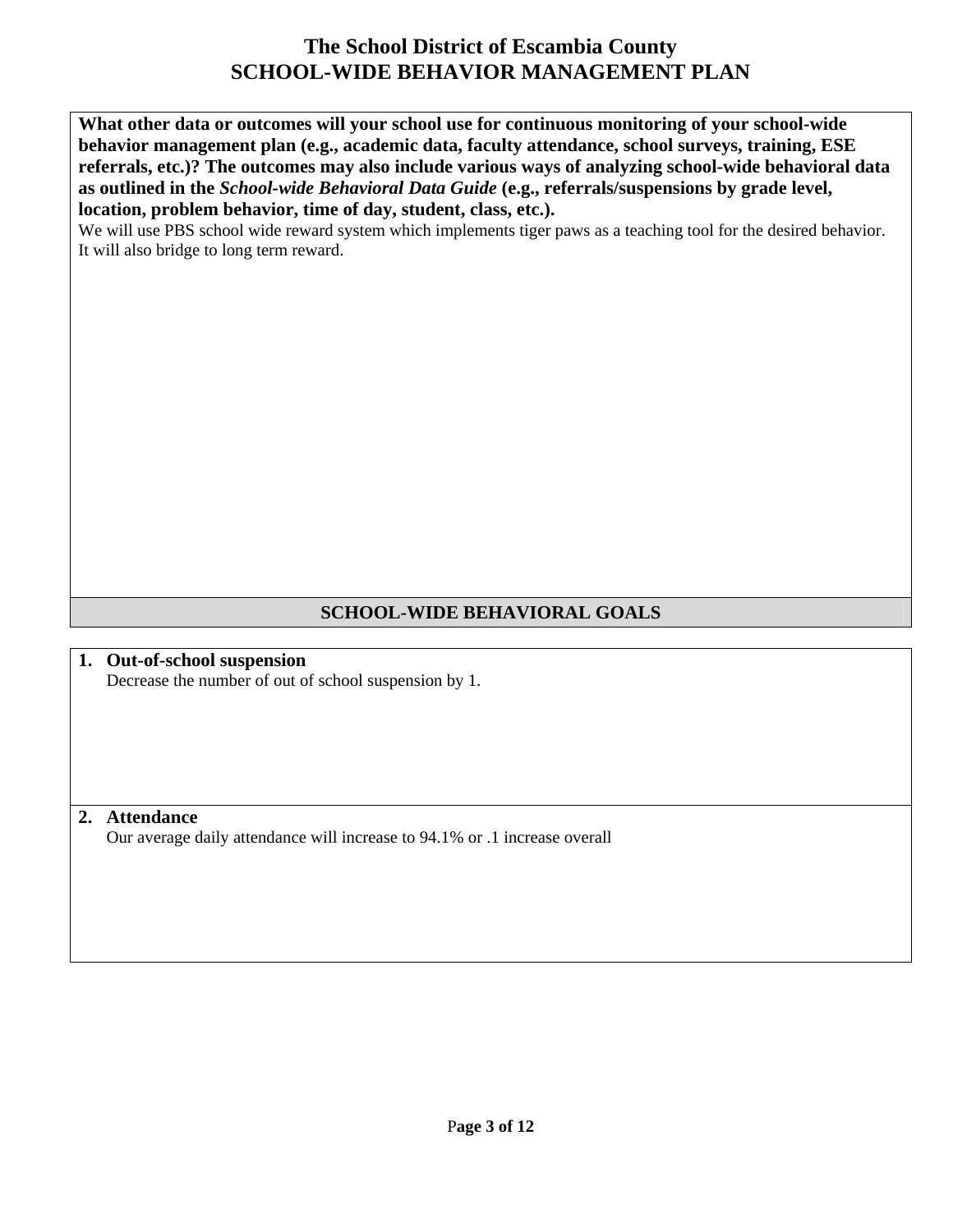| 3. Bullying                                                           |
|-----------------------------------------------------------------------|
| Increase the training of staff and students by 25%.                   |
| Use the closed circuit TV to increase training with teacher handouts. |
|                                                                       |
|                                                                       |
|                                                                       |
|                                                                       |
|                                                                       |
| 4. Office Discipline Referrals                                        |
| Decrease office discipline referrals by 1.                            |
|                                                                       |
|                                                                       |
|                                                                       |
|                                                                       |
|                                                                       |
|                                                                       |
| 5. Other                                                              |
|                                                                       |
|                                                                       |
|                                                                       |
|                                                                       |
|                                                                       |
|                                                                       |
|                                                                       |
| 6. Other                                                              |
|                                                                       |
|                                                                       |
|                                                                       |
|                                                                       |
|                                                                       |
|                                                                       |
|                                                                       |
| PROGRESS MONITORING                                                   |

**Your school-wide behavior team should meet to review data and discuss concerns or revisions to your school-wide behavior management plan once a month and complete progress monitoring forms quarterly. Describe when you plan to meet (days, location, and time) throughout the school year.**  We will meet the third Thursday of each month in the professional library after school (2:15).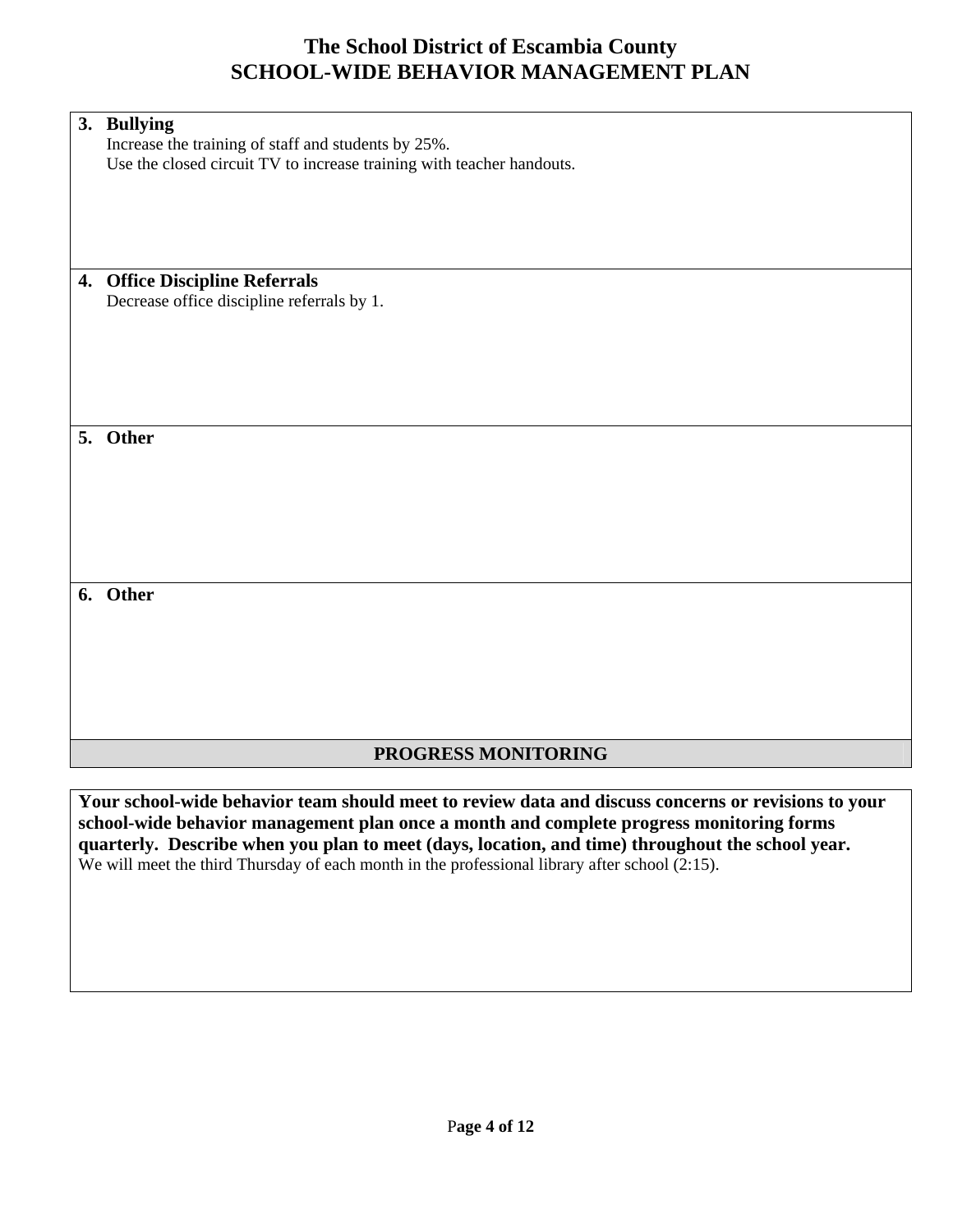| Describe the procedures that your school will use to collect, summarize, and analyze the behavioral                   |
|-----------------------------------------------------------------------------------------------------------------------|
| data prior to team meetings. Procedures are required for entering the information into the database,                  |
| summarizing the data, and developing graphs using the School-wide Behavioral Data Guide.                              |
| A notebook will be used to keep all referrals to the office.                                                          |
|                                                                                                                       |
| Teachers will keep data according to the PBS plan.                                                                    |
|                                                                                                                       |
|                                                                                                                       |
|                                                                                                                       |
|                                                                                                                       |
|                                                                                                                       |
|                                                                                                                       |
|                                                                                                                       |
|                                                                                                                       |
|                                                                                                                       |
|                                                                                                                       |
| How will your school document the school-wide behavior team meetings?                                                 |
| Notes will be written by the appointed secretary for the PBS committee.                                               |
|                                                                                                                       |
|                                                                                                                       |
|                                                                                                                       |
|                                                                                                                       |
|                                                                                                                       |
|                                                                                                                       |
|                                                                                                                       |
| Describe how your school-wide behavior team will share the data and outcomes with your faculty, staff,                |
| and other stakeholders?                                                                                               |
| During faculty meetings the PBS committee will give quarterly updates and/or share significant information as needed. |
|                                                                                                                       |
|                                                                                                                       |
|                                                                                                                       |
|                                                                                                                       |
|                                                                                                                       |
|                                                                                                                       |
|                                                                                                                       |
|                                                                                                                       |
|                                                                                                                       |
| <b>SCHOOL EXPECTATIONS AND RULES</b>                                                                                  |
|                                                                                                                       |
| List $3 - 5$ school-wide expectations                                                                                 |
| $1 \text{ Re}$ Reprectful                                                                                             |

- 1. Be Respectful 2. Be Responsible
- 3. Be Safe

| <b>Rules</b> /<br><b>Expectations:</b> | <b>Setting:</b> | <b>Setting:</b> | <b>Setting:</b> | <b>Setting:</b> |
|----------------------------------------|-----------------|-----------------|-----------------|-----------------|
|                                        |                 | Hall            | Restroom        | Dismissal       |
|                                        | Cafeteria       |                 |                 |                 |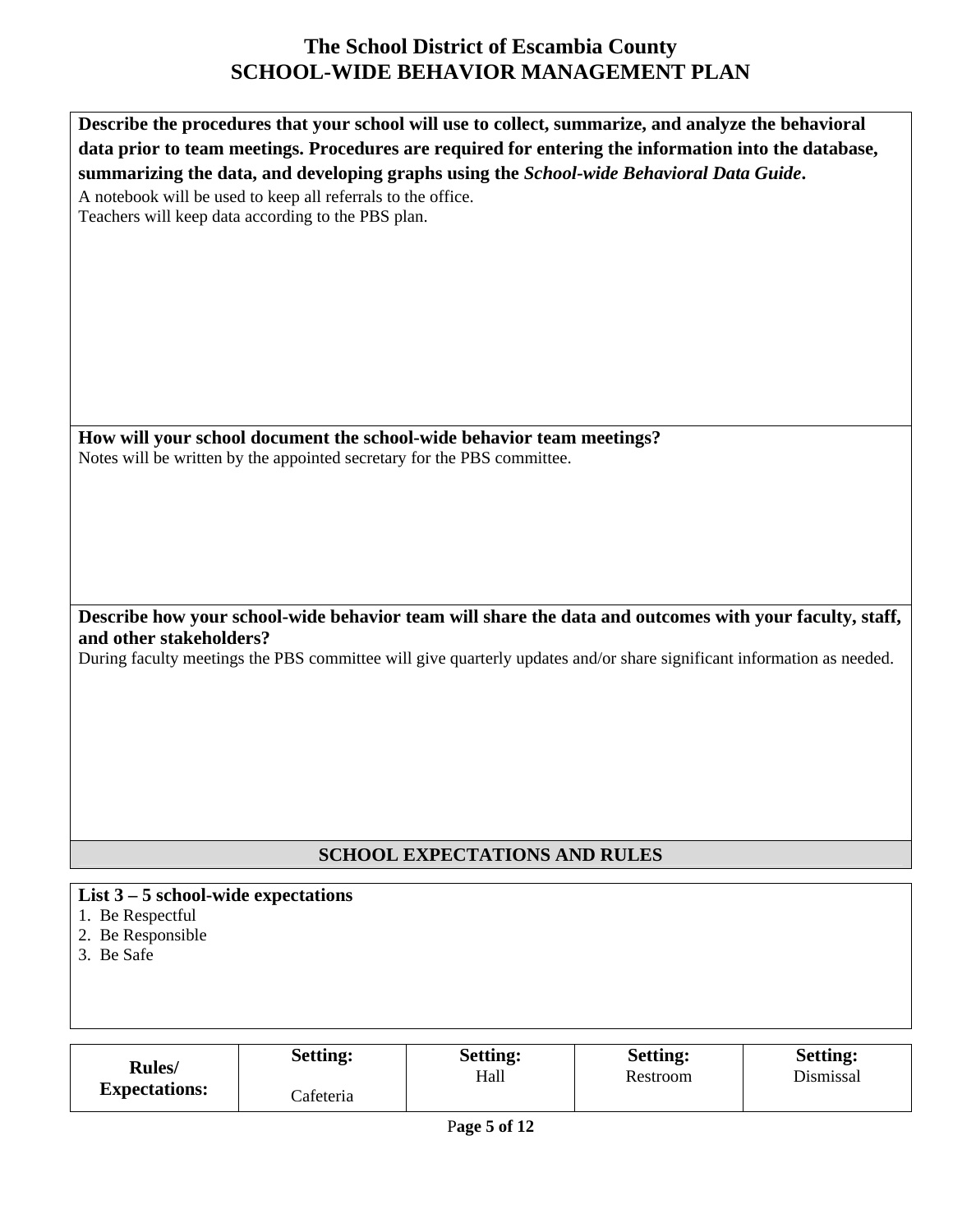| Be respectful  | Keep hands, feet and<br>objects to self. Follow<br>adult directions.                                                                                                       | Stop at intersections,<br>stay together as a class.<br>Voices off, ears on.<br>Follow adult directions.               | Give others privacy.<br>Follw adult directions.                        | Follow dismissal plan.<br>Follow adult<br>instructions.                          |
|----------------|----------------------------------------------------------------------------------------------------------------------------------------------------------------------------|-----------------------------------------------------------------------------------------------------------------------|------------------------------------------------------------------------|----------------------------------------------------------------------------------|
| Be Responsible | 10 minutes of silence<br>after last student is<br>seated. Get all food<br>items needed the first<br>time through the line.<br>Clean your area. Stack<br>your trays neatly. | Use silent signals to<br>help others.                                                                                 | Paper towels in trash,<br>keep floor clean.                            | Be where you are<br>supposed to be and on<br>time.                               |
| <b>Be Safe</b> | Walk single file facing<br>forward. Keep all food<br>to self without sharing.<br>Stay seated. Dump<br>trays neatly and stack<br>circle in circle/square in<br>square.      | Walk on the right side,<br>blue tile, single file. No<br>talking to respect<br>learning going on in<br>other classes. | Use facilities<br>appropriately. Wash<br>your hands. Walk<br>carefully | Walk. Stay with your<br>assigned group. Know<br>where you are supposed<br>to go. |
|                |                                                                                                                                                                            |                                                                                                                       |                                                                        |                                                                                  |
|                |                                                                                                                                                                            |                                                                                                                       |                                                                        |                                                                                  |
|                |                                                                                                                                                                            | <b>TEACHING EXPECTATIONS AND RULES</b>                                                                                |                                                                        |                                                                                  |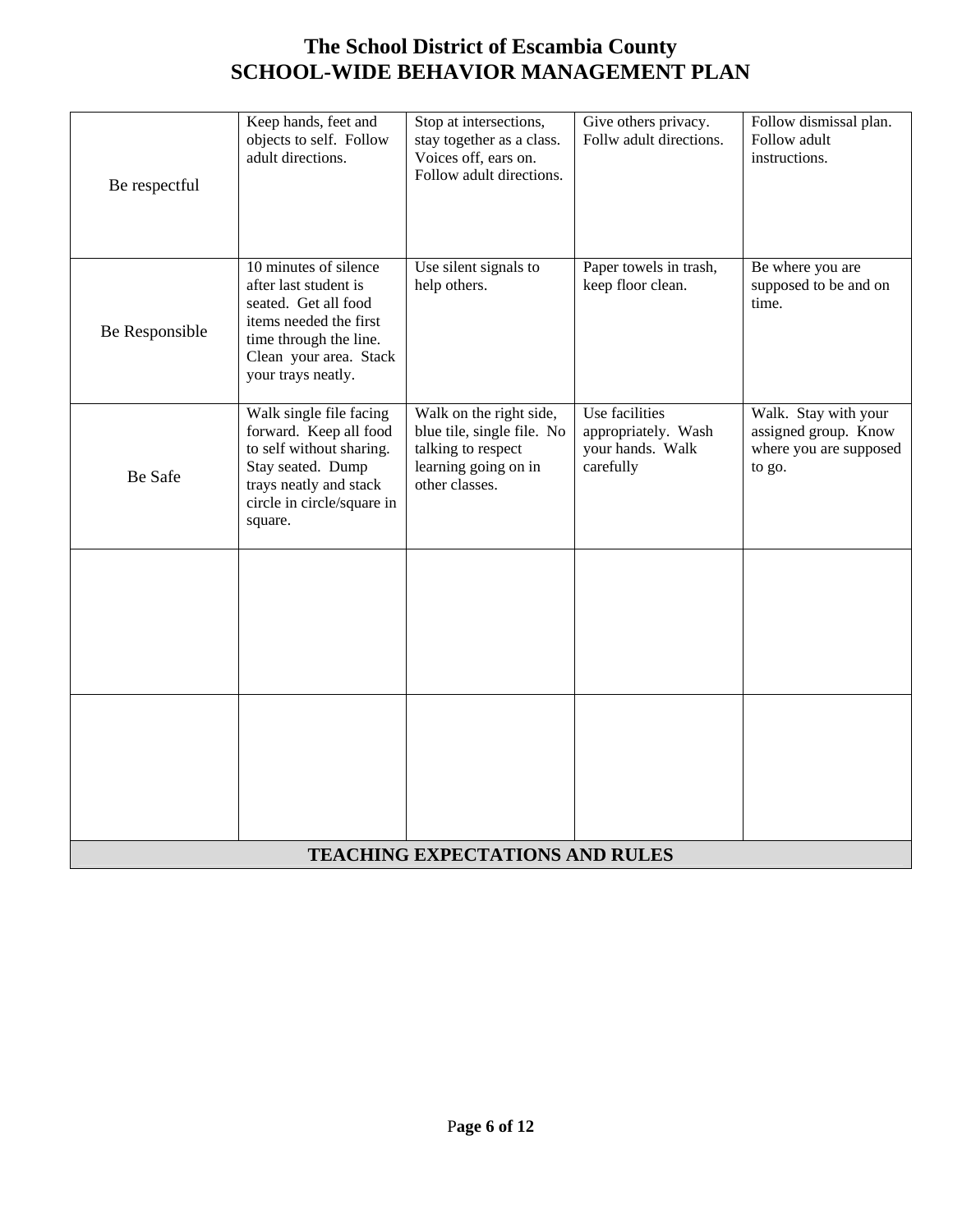**How will your school introduce the school-wide expectations and rules to all of your students and staff?**  The school wide expectations and rules will be taught to our staff and then taught to our students. **During the school year, what activities will your school implement to encourage on-going direct instruction of the school-wide expectations and rules? How will your school embed the expectations and rules into the daily curriculum?**  We will conduct meetings each grading period, teaching specific themes each month.

**How often will you plan to provide refresher training on expectations and rules to staff and students in your school? How will you orient and teach new students who arrive mid-year?** 

The students will be exposed to the rules and expectations through Civics lessons that have been matched to standards and the Learning for Life Program on a daily basis. This will help new students become knowledgeable about our expectations and rules. (teach/reteach) The staff will have training at the beginning of the school year and a refresher at mid-year.

### **REWARD/RECOGNITION PROGRAM**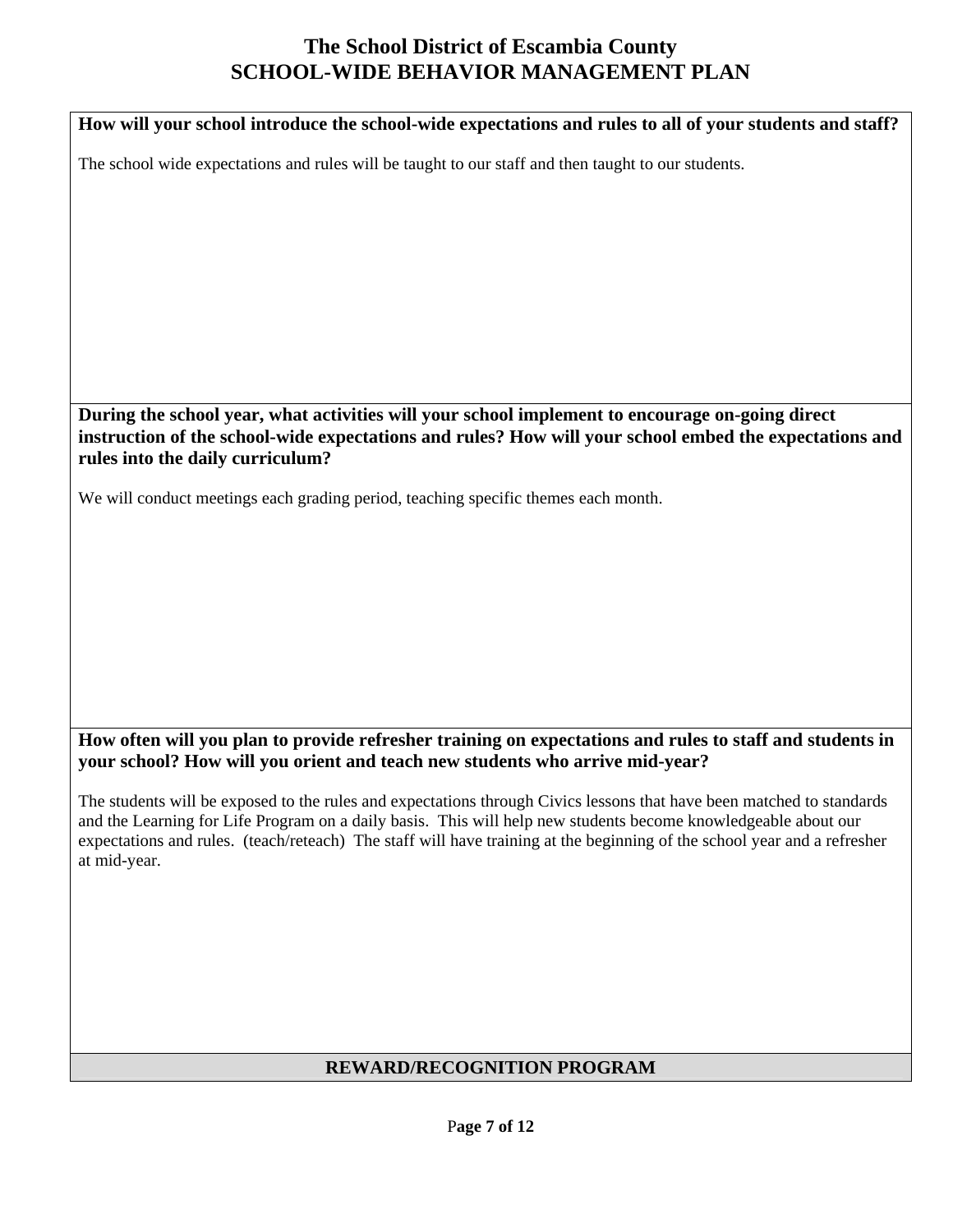| What type of reward system will you use?                                                                                                                          |
|-------------------------------------------------------------------------------------------------------------------------------------------------------------------|
| Tiger paws for daily/weekly rewards which will bridge the way as knowledge of expectations and compliance increase<br>to grading period rewards for the students. |
|                                                                                                                                                                   |
|                                                                                                                                                                   |
|                                                                                                                                                                   |
|                                                                                                                                                                   |
|                                                                                                                                                                   |
|                                                                                                                                                                   |
|                                                                                                                                                                   |
|                                                                                                                                                                   |
| Describe the behaviors for which you will reward or recognize students.                                                                                           |
| Students being respectful, responsible, and safe will be rewarded or recognized.                                                                                  |
|                                                                                                                                                                   |
|                                                                                                                                                                   |
|                                                                                                                                                                   |
|                                                                                                                                                                   |
|                                                                                                                                                                   |
|                                                                                                                                                                   |
|                                                                                                                                                                   |
|                                                                                                                                                                   |
|                                                                                                                                                                   |
| $\cdots$<br>$\bullet$<br>TТ<br>п.<br>$\overline{1}$<br>$\mathbf{r}$<br>$\bullet$                                                                                  |

## **How will you implement the reward system?**

WMGS-Classroom rewards. Teachers will award Tiger Paws.

## **DISCIPLINARY PROCEDURES**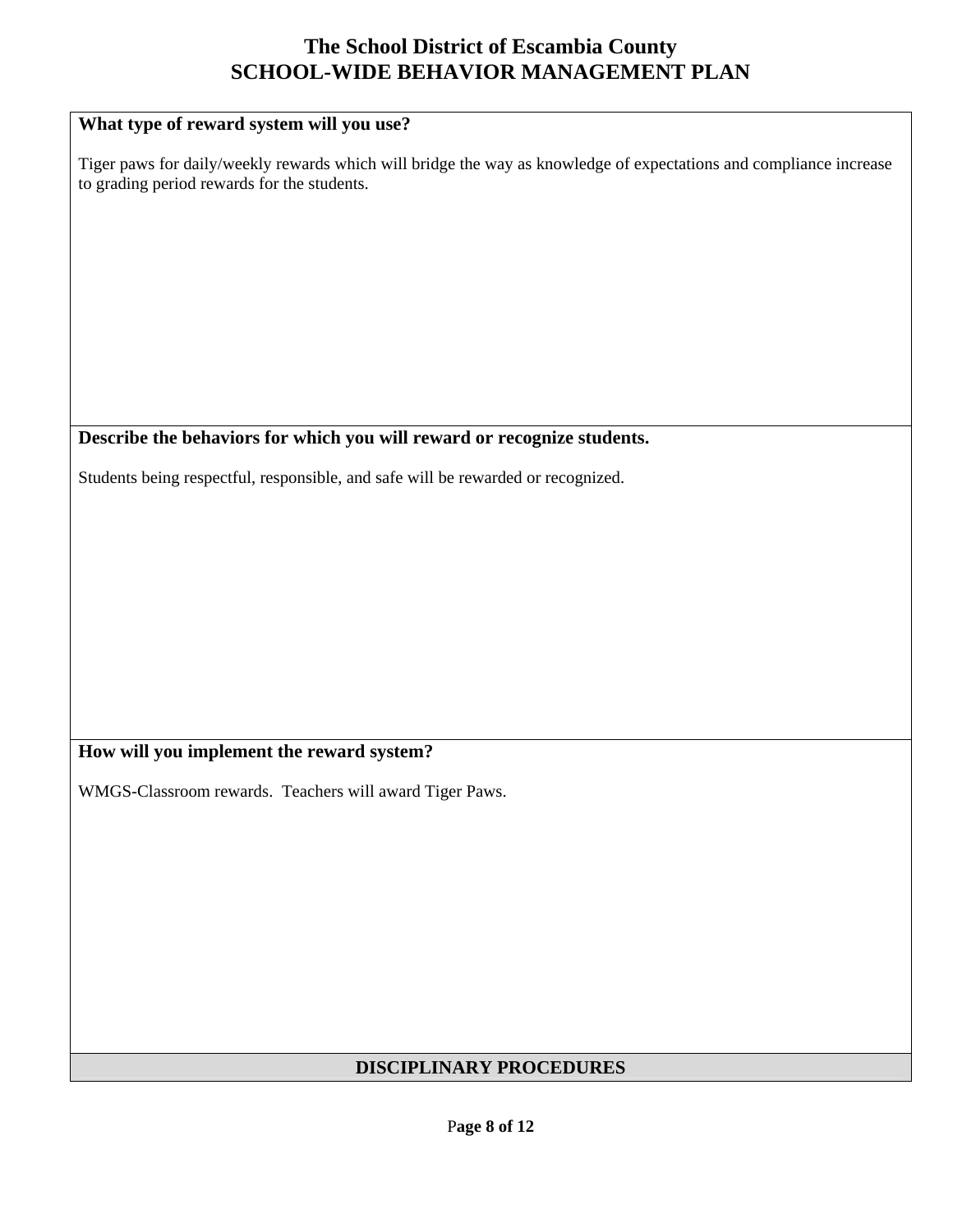#### **Explain the discipline process at your school. Differentiate between minor and major behavior incidents and describe the process for documenting and addressing both types of incidents.**

First offense: Verbal warning and conference to assure understanding of infraction and document incident.

Second offense: Time out/Think time within classrooms, document the incident.

Third offense: Teachers will call the parent to make them aware of incident and inform them if it occurs again, the students will be referred to the office. Time out/Think time in another classroom prearranged and approved by that teacher. During time out/think time in another classroom the student will complete think time form/questionnaire. (other teacher reviews and sends student back to class with completed questionnaire. It must be filled out in complete sentences.)

- A. What did I do?
- B. What should I have done?
- C. What will I do next time?

Fourth offense: Office referral with documentation of prior incidents.

#### **What intervention strategies will your school use to prevent behavior that results in discipline referrals and out-of-school suspensions?**

We will use inschool suspension as a re-teach time for the students. Using lessons from the Civics lessons and reviewing the student who will show proficiency with the topic.

#### **DISCIPLINARY PROCEDURES (continued)**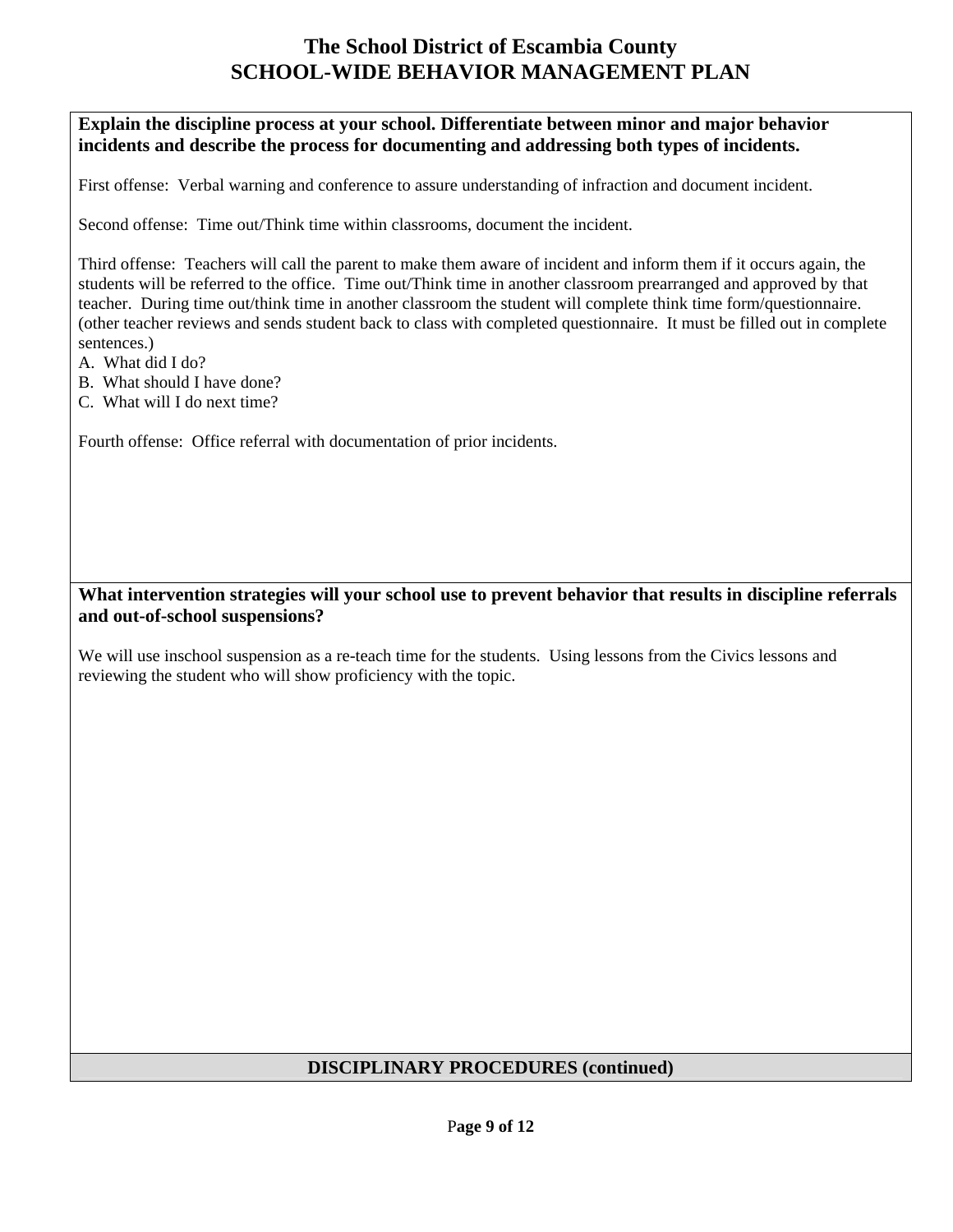### **What are the consequences or disciplinary actions that are used in your school?**

- 1. Warning and documentation
- 2. Time out/Think time in classroom and documentation.
- 3. Phone call to parent, Time out/Think time in another classroom and documentation
- 4. Office referral with documentation sent

**For Middle or High Schools: How do the adjudication guidelines complement your disciplinary procedures?** 

### **TRAINING AND IMPLEMENTATION**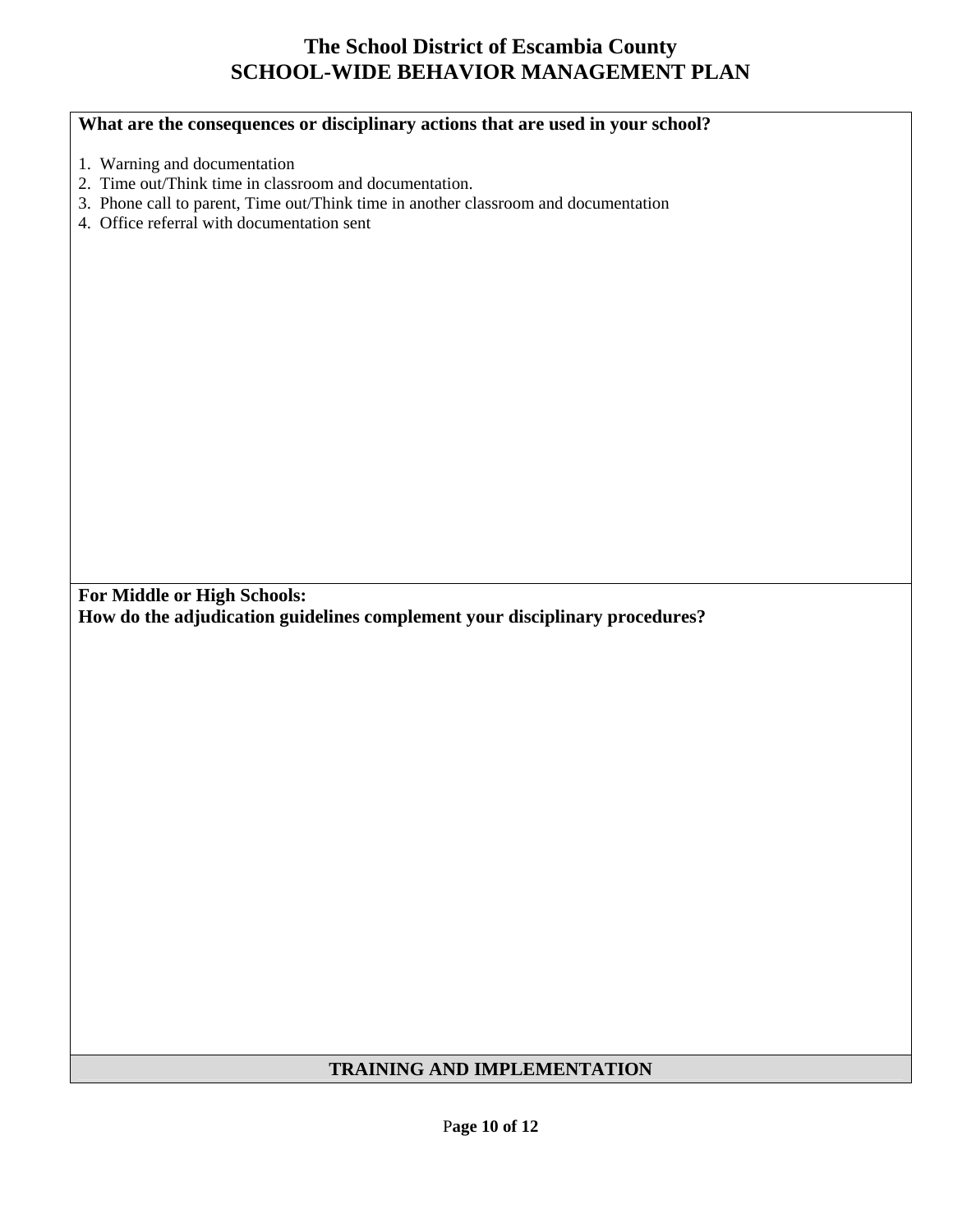| Describe any training needs, material needs, and/or environmental arrangements necessary to<br>implement your school-wide behavior management plan.                                 |
|-------------------------------------------------------------------------------------------------------------------------------------------------------------------------------------|
| Designate area and time for reteach lessons.<br>Binders for data.                                                                                                                   |
|                                                                                                                                                                                     |
|                                                                                                                                                                                     |
|                                                                                                                                                                                     |
|                                                                                                                                                                                     |
| Describe how your school will train all faculty and staff on your school-wide behavior management<br>plan. How will you orient and teach new faculty and staff who arrive mid-year? |
| An overview during preplanning will be given by the committee.<br>Grade representatives will disseminate information to their grade levels for questions and discussion.            |
|                                                                                                                                                                                     |
|                                                                                                                                                                                     |
|                                                                                                                                                                                     |
|                                                                                                                                                                                     |
| What school-wide routines and procedures will be implemented by all faculty and staff to facilitate<br>your school-wide behavior management plan?                                   |
| Teachers will document and keep records of student information, parent contact information, behavior documentation<br>and phone logs.                                               |
|                                                                                                                                                                                     |
|                                                                                                                                                                                     |
|                                                                                                                                                                                     |
|                                                                                                                                                                                     |
| <b>TRAINING AND IMPLEMENTATION (continued)</b>                                                                                                                                      |